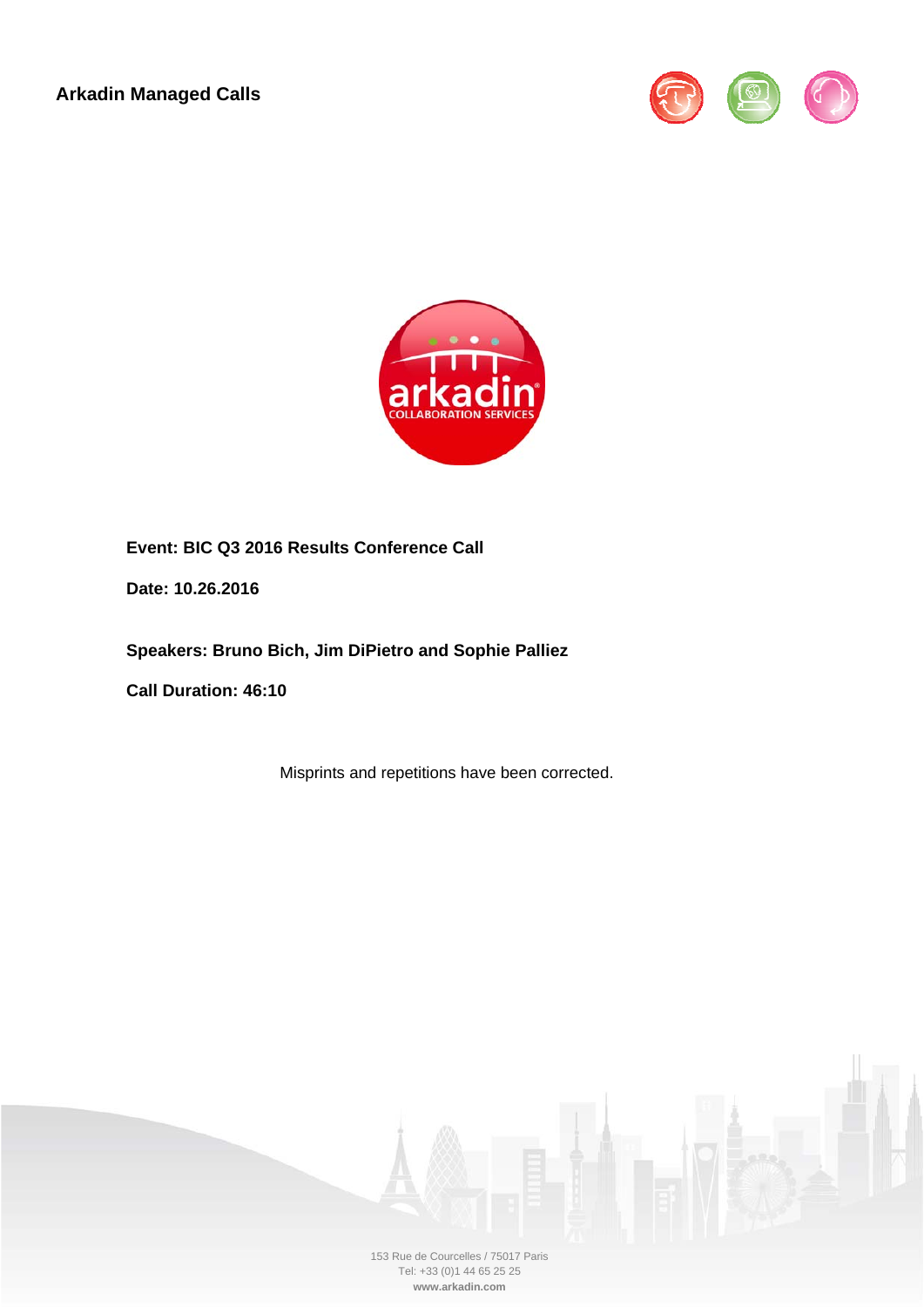

**Operator:** Ladies and gentlemen, welcome to the Third Quarter 2016 Results BIC Conference Call. I now hand over to Madame Sophie Palliez. Madame, please go ahead.

**Sophie Palliez:** Thank you. Good afternoon and welcome to the Third Quarter Nine Months Results Presentation. The call will be, as usual, hosted by Bruno Bich, Chairman and Chief Executive Officer; and Jim DiPetro, Chief Financial Officer. We will start by a short presentation and then go through the usual Q&A session. I will now leave the floor to Bruno.

**Bruno Bich:** Thank you, Sophie. So let me start with the first nine months figures. Sales reached €1.693 billion. 4.9% increase on a constant currency basis. Our consumer business grew 5%, with a good performance in Europe and developing market as you saw. So sales of BIC Graphic increased 4.1%. Our normalised IFO, which exclude non-recurring item, reached €313 million, down 8.8%, and the normalised IFO margin was 18.5% compared to 20.4% for the nine months of 2015.

As we had announced at the beginning of the year, we have decided to pay a special bonus as we have done in previous years when we gave special dividends, to all the employees that do – that have not been granted with performance share plan in 2015. So cost of this special bonus has been accounted during the first quarter and the amount was  $\epsilon$ 11.4 million. If we exclude the special employee bonus, our nine months normalised IFO margin would have been 19.2%, down 120 basis points compared to the nine months of 2015 due to the increased investment in research and development and brand supports that we had announced.

Our earning per share was €4.55, down 15.1%. Our net cash position at the end of September was €208.1 million.

Jim will now take you through the operational performance by category and consolidated results.

**Jim DiPietro:** Thank you, Bruno.

As you can see on slide 5, our consumer business increased 5% on a constant currency basis. Sales were up 7.7% in Europe, showing solid growth in all categories. North America increased 1.8%, while developing markets net sales grew 7%. Latin America performance was very good with a high singledigit growth. And Middle East and Africa grew at double-digit rates.

Stationery net sales grew by 4.6% on a constant currency basis during the first nine months of 2016. In Europe, the year-to-date increase in net sales was high single digits. The back-to-school sell-out was good, especially in France and the UK.

In North America, we delivered low single-digit growth in year-to-date 2016, slightly better than the market growth during back-to-school, thanks notably to the performance of our champion brands, Cristal, Atlantis, Gelocity and Xtra Fun graphite pencils.

In Latin America, nine months – nine months net sales registered low single-digit growth while having a strong third quarter. In Brazil, we continued to gain market share in all segments thanks to higher investments in brand support and improved store – in-store visibility. In Mexico, a strong third quarter reflected both the timing of the back-to-school sell-in as shipments were moved and switched from the second quarter to the third quarter, as well as good back-to-school sell-out.

BIC's market share increased at the end of August, driven by coloring and correction segments. In Middle East and Africa, we delivered strong growth, along with continued market share gains. In a competitive environment, nine months 2016 domestic sales for sell-out were stable, as we continue to rationalise our product portfolio and focus on more value-added items.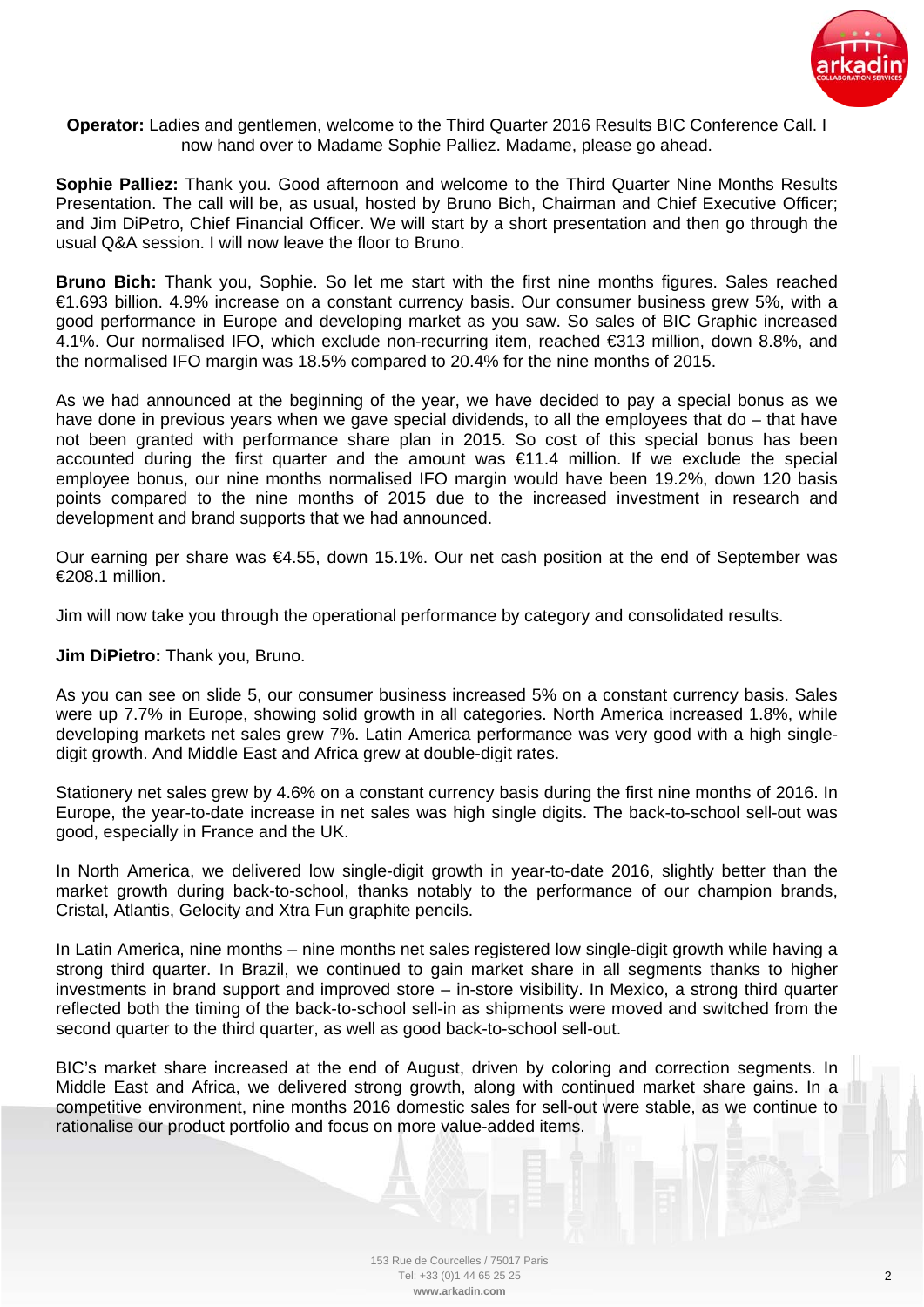

The nine-month 2016 normalised IFO margin for stationery was 10.3%, compared to 14% in nine months of 2015. Excluding the impact of the special employee bonus, normalised IFO margin for stationery would have been 10.8%.

In the third quarter, normalised IFO margin was 3.9% compared to 10.4% in third quarter of 2015. Yearon-year and third-quarter margin reduction were both attributable to the impact of continued investments and brand support in Europe, North America and increased operational expenses.

Nine-month 2016 net sales for lighters grew 5.7% on a constant currency basis. Europe delivered growth of nearly 10%, with good performance in both Western Europe and Eastern European countries. North America had low single-digit growth in the first nine months of this year, while continuing to build on the success of our added-value sleeved lighters.

In Latin America, growth was in a high single-digit range driven by distribution gains in Mexico. In Middle East and Africa, we experienced double-digit growth in our nine-month results.

The nine-month normalised IFO margin for lighter was 40.1% compared to 39.7% in 2015. Excluding the impact of the special employee bonus, normalised IFO margin for lighters would have been 40.6% thanks notably to a higher gross margin.

In the third quarter, normalised IFO margin was 41.7% compared to 39.8% in the third quarter of 2015, benefiting from favourable absorption and lower expenses.

In shavers, the market declined in Western Europe 1% for total wet shave at the end of 2016, and 3.3% for disposable shavers. In the US, total wet shave market was down 4.6% at the end of September 2016. The one-piece segment declined 5.8% in value, due to less promotional activity and good performance by private labels.

The refillable segment was down 3.7% excluding the online sales performance.

In the first nine months of 2016, our net sales increased 7.1% on a constant currency basis. In Europe, net sales growth was in the high single digits, driven by good performance in Eastern Europe.

In North America, net sales were stable during the first nine months. Within this disruptive environment, BIC continued to outperform the category, and grew market share by 1.9 points to 28.6% in value. This was supported by new product launches and our strong high quality, high performance at a great value position.

In developing markets, we registered double-digit sales growth. In Latin America, we delivered doubledigit growth due to the contribution of all countries and all product ranges.

The nine-month normalised IFO margin for shaver was 14.7%, compared to 19.1% last year. Excluding the impact of the special employee bonus, normalised IFO margin for shavers would have been 15.4%. As planned, this year-on-year decrease was due to the increased investments in research and development and in brand support.

The third-quarter 2016 normalised IFO margin was 19.8% compared to 17% last year, due to a positive FX impact and gross margin, partially offset by the continued investment in R&D and brand support.

Nine-month BIC Graphic net sales increased 4.1% on a constant currency basis. While sales of writing instruments and hard goods continue to benefit by our Good Value line and new products, the third quarter net sales were helped by a favourable timing impact in the calendar segment as we benefitted from early shipments compared to last year.

> 153 Rue de Courcelles / 75017 Paris Tel: +33 (0)1 44 65 25 25 **www.arkadin.com**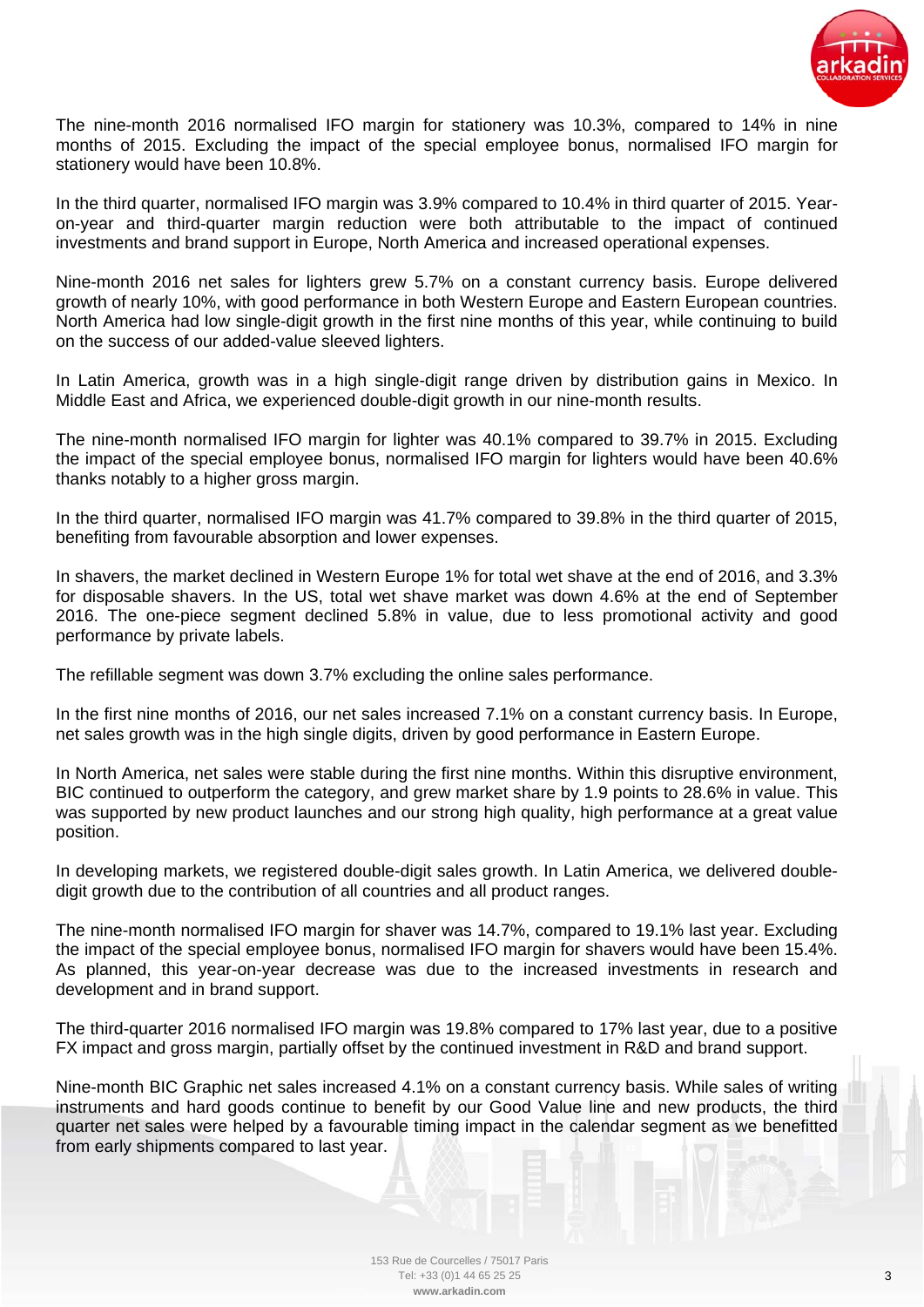

Nine-month normalised IFO margin for BIC Graphic was a negative 0.2 point – negative 0.2 percentage points compared to a negative 0.9 percentage points in 2015. Excluding the impact of the special employee bonus, the normalised IFO margin would have been a positive 1.2 points, thanks to lower operating expenses versus a year ago.

The third quarter normalised IFO margin for BIC Graphic was 8.2% compared to 5.6% in third quarter 2015, benefitting from lower cost of production, operating expenses, as well as the calendar timing.

Our review of strategic alternatives for BIC Graphic is proceeding as planned.

Focusing on the key elements of the summarised P&L on slide 13, we can see net sales grew 4.9% on a constant currency basis. When we look at normalised IFO, again, it's important to highlight the impact of the special premium, which was booked in the first quarter. Excluding this impact, normalised IFO would have decreased 5.5%. The €5.4 million difference in the first nine months of this year between normalised IFO and IFO is comprised of restructuring cost, mainly related to the distribution reorganisation in Middle East and Africa.

Now, I'll review the change of normalised IFO margin for the third quarter of 2016 compared to 2015 third quarter. We can see a favourable variance of 1.9 points in cost of production as planned total brand support, which includes consumer and business development support, accounted for above net sales. Advertising, consumer and trade support increased 1.4 points. OPEX and other expenses grew 0.7 points, which includes the planned increase in R&D.

In summary, normalised IFO margin shows a 0.2 point decrease versus a year ago, as a result of our planned investments in brand support, R&D, and operating structures to support these planned investments.

Now, reviewing the normalised IFO margin for the nine months of 2016 compared to last year, we can see a margin improvement of 0.5 points related to cost of production. Again, as planned, the total brand support, which includes consumer and business development support, increased 1 point. OpEx and other operating expenses grew 0.7 points, which again includes the planned increase in research and development.

Without the impact of the special bonus, normalised IFO margin shows a 1.2 decrease versus last year. Most of this decrease is related to the higher planned investments, again, brand support, R&D, and the operating structure to support some of these planned investments.

On slide 16, we can see net finance revenue decreased negative €2.2 million compared to a positive €17.9 million last year. This is due to unfavourable nine-month 2016 fair-value adjustments to the US dollar-denominated financial assets. Nine months this year, the effective tax rate was 30%, consistent with last year's level. Finally, EPS group share for nine months was €4.55 compared to €5.36 in the nine months of 2015.

On slide 17, we review the key components of working capital. On a year-to-year basis, September 2016 versus September 2015, working capital increased to €672 million, impacted mainly by the increase in inventories.

On slide 18, we summarise the evolution of our net cash position between December 2015 and September 2016.

Net cash from operating activities was €218.3 million with €297.4 million in operating cash flow. Compared to December 2015, the negative €79.1 million comes from a change in working capital.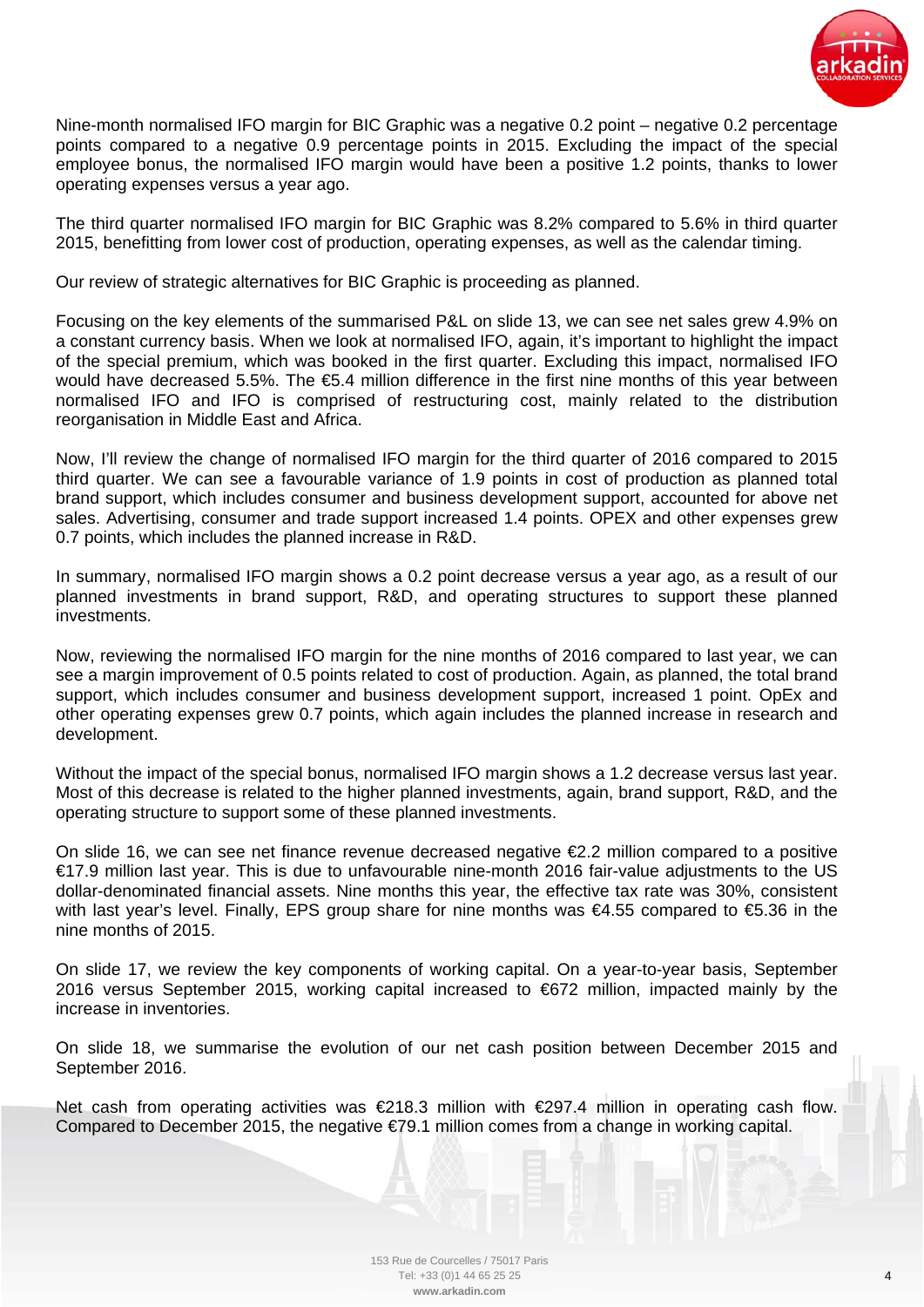

We invested almost €121 million in CapEx for nine months of this year, as a result of increased investments in development CapEx. For 2016, CapEx is still estimated to be €180 million. Pending on the finalisation of some land purchase projects, that number could be a bit higher.

The dividend payment, including the special dividend, was €277 million. The share buyback net of exercise of stock options and a liquidity contract was almost €61 million.

This ends the review of our nine-month 2016 consolidated results and I'll give the floor back to Bruno.

**Bruno Bich:** Thank you, Jim.

Our full-year outlook remains the same, and we are confident to achieve all these targets. The midsingle-digit net sales on a comparative basis as we will continue to increase market share gains in most of the geographies, to a 100 and basis – to a 150 basis decline of our normalised IFO margin excluding the special employee bonus due to the increased R&D and brand support investment which I explained earlier. And we expect to maintain a strong cash flow from operation.

Thank you and we are now ready for questions.

**Operator:** Ladies and gentlemen, if you wish to ask a question, please press 01 on your telephone keypad.

We have a question from Nicolas Langlet from UBS. Sir, please go ahead.

**Nicolas Langlet:** Hi. Good afternoon, everyone. I've got three questions, please. The first one is on the change in cost of production benefits in Q3 2016. I mean, the 1.9% improvement. Can you give us a bit more details on the different component included here?

Second question, on the higher E&P spending, are you able today to measure what was the impact on your sales growth and are you happy with the sales response? And also, if we look at 2017, do you think you invested enough in 2016 or actually you could spend a bit more as percentage of sales next year as well?

And the last question is on shavers in the US. If my calculations are right, the sales like-for-like was down high to double-digit in Q3 2016. Can you confirm that and maybe explain why we had such a decline, and what's your outlook for the rest of the year? Thank you.

**Jim DiPietro:** Okay. Nicolas, this is Jim. Let me start with the cost of production question and then I'm just going to ask you quickly to briefly go back towards the other questions. It was difficult to hear the beginning of it, but let me start cost of production first.

The third quarter, the 1.9 point benefit of margin is really coming from three big, I would say, sections within cost of production. First, FX, and that's coming from shaver. Remember, a year ago, we had some – a year ago, third quarter was the beginning of the weakness in the Latin American currencies and that's where we had seen – again, impacting shaver mostly – a big impact of negative FX, so the year-to-year comparison turns out to be a bit more favourable this year in the third quarter. So the first component is FX.

Second is absorption, which, again, continues from some of the benefits we've talked about during this year. Also, raw materials, again, a continued theme of favourability versus a year ago, the full year as well as third quarter. So again, most of that 1.9, there are some other items in there that are less significant, but FX, absorption and raw materials are the big three, I would say, components of cost of production in third quarter that leads to that 1.9 benefit.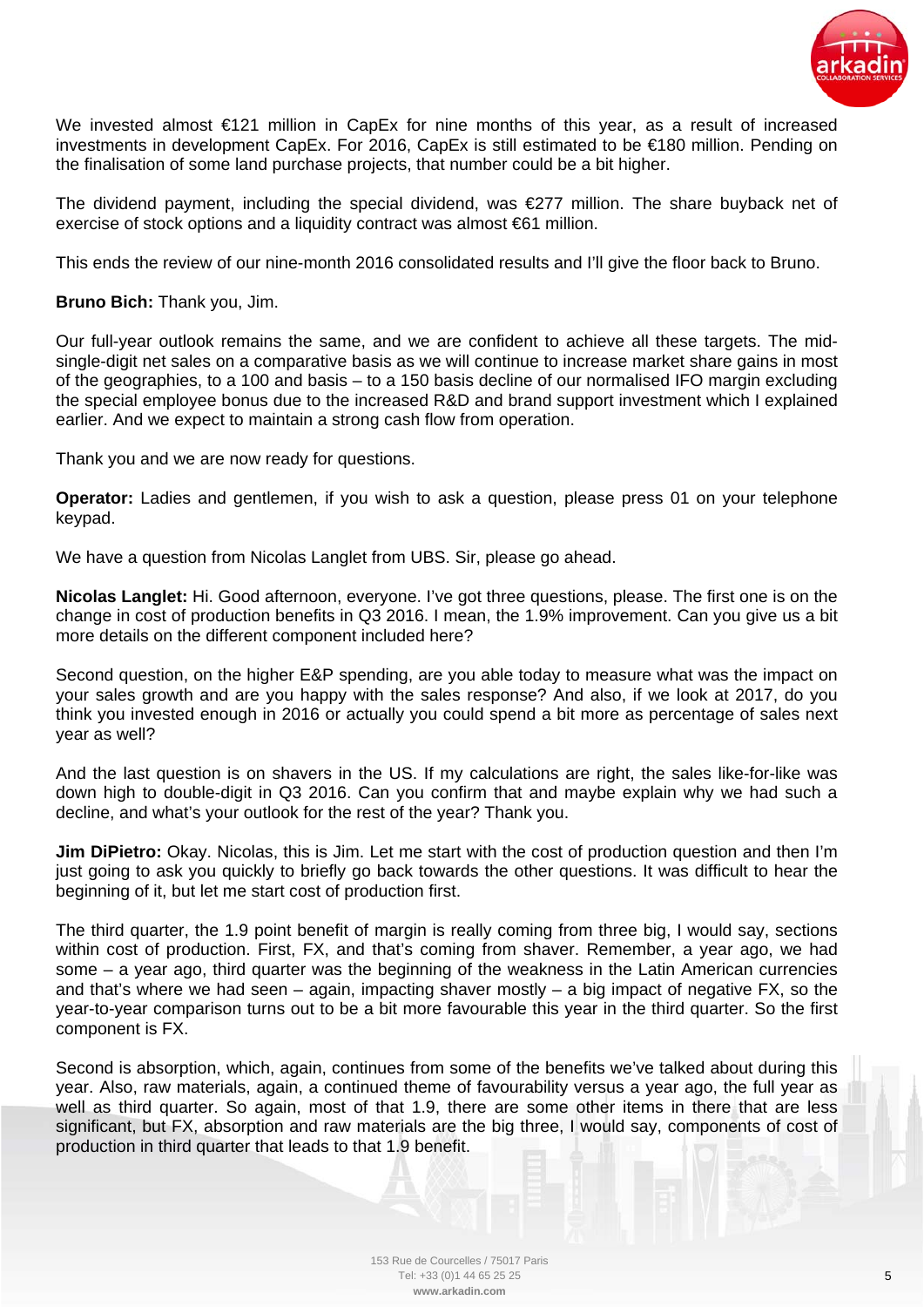

**Nicolas Langlet:** Okay. And on that FX positive impact, is it something we will have again in the coming quarters or actually it was only a one-off in Q3 and then we should have normalisation in the coming quarters?

**Jim DiPietro:** Yeah. The biggest impact in the last year was in the third quarter. We could still maybe anticipate a bit in the fourth, but remembering the weakness, especially in Brazil, was in the third quarter a year ago.

**Nicolas Langlet:** Okay. And at this stage, is it reasonable to keep 1.9% for Q4, for the cost of production?

**Jim DiPietro:** No. I think if you go back to the full-year basis – I mean, it's probably closer to that – I think the third quarter was again heavily influenced by the FX impact year-to-year.

**Nicolas Langlet:** Okay. So something like 0.5 in Q4 is more reasonable?

**Jim DiPietro:** I think we would trend closer to the nine-month number than to the third-quarter number.

**Nicolas Langlet:** Okay. Okay, great. Do you want me to repeat the second question?

**Jim DiPietro:** Please. Please. If you could, that would be helpful.

**Nicolas Langlet:** Okay. It's on the brand support spending, and I'm just wondering if you're able to measure the impact of the higher spending on your top line, and are you satisfied with the sales response to the increase in brand support? And also, if we look at 2017, do you think you will have to invest more again in 2017 or the increase in 2016 will be sufficient?

**Bruno Bich:** When you increase your support, you know, and increase your investment in brand support and particularly into advertising, you are building for the long term. What I can tell you is that the substantial increase that we have made in Eastern Europe at the time when some other competitors are retrenching a little bit has been quite successful. That's showing in the numbers.

Our increase in advertising in Western Europe, particularly in UK, as the back-to-school has shown some good improvement in our sales growth in the UK. We don't have all the numbers for back-toschool yet in the UK.

In France, we had another increase in market share. So that has really paid off.

In Europe – in North America, it was more in the – let's say, the 360-degree marketing that was in advertising. And that, as a result – the result has been good in the market share gain at back-to-school as we indicated.

In Latin America, we are also making progress, both from the investment in brand support and to the point-of-sale presentation and distribution.

For next year, I would say that right now, we are putting our business plans together. We are going through the continent and we'll start to consolidate in a couple of weeks. So frankly, it's a bit too early to comment on that subject.

**Nicolas Langlet:** Okay. Okay. That's clear. And the third question was on shavers in the US, in North America. Based on my calculation, the like-for-like for shavers North America was down around 10% in Q3 2016. So can you first confirm that calculation? And secondly, can you comment a bit on the trend on that segment in the US and what's your outlook for the rest of the year?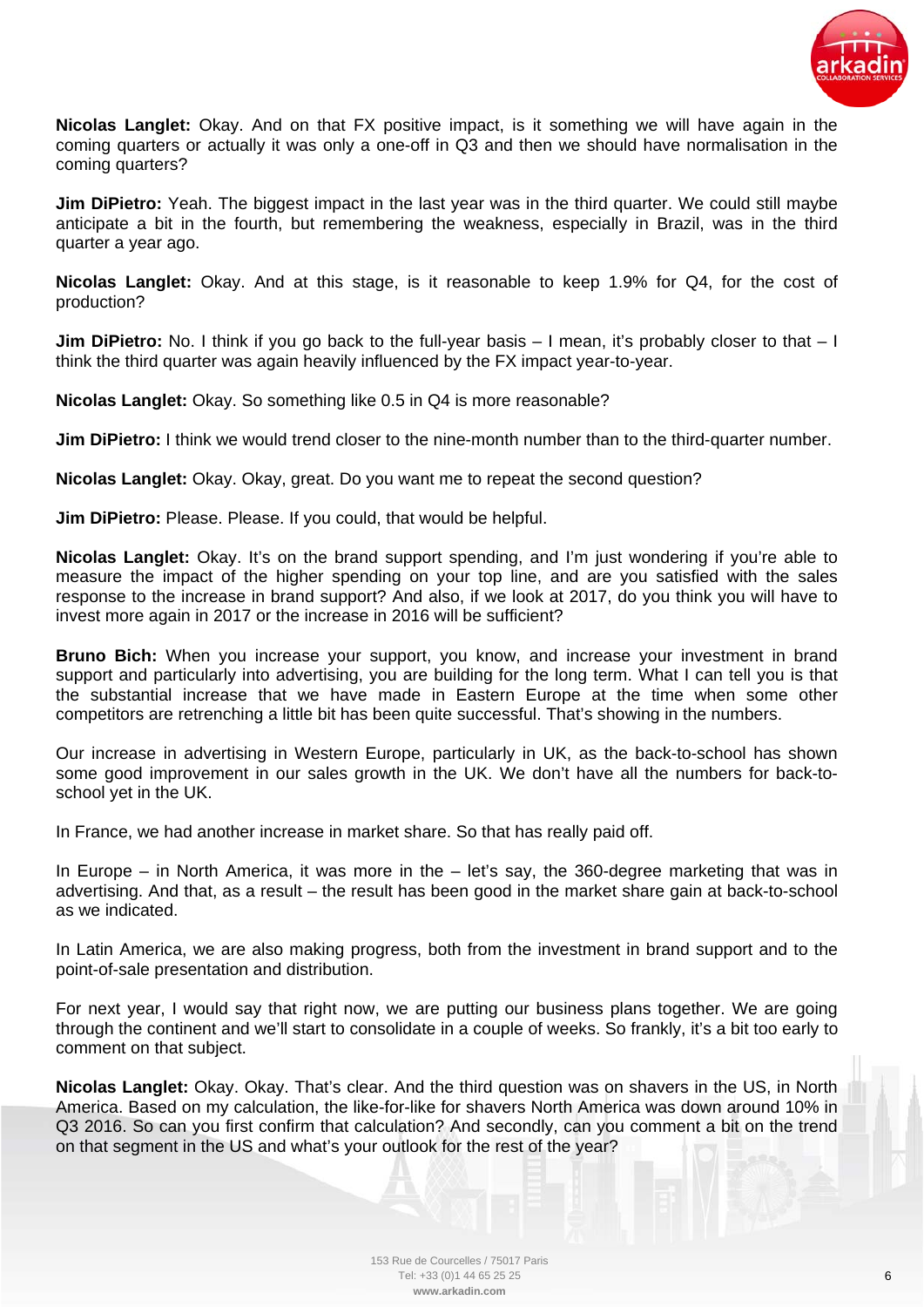

**Jim DiPietro:** Yeah. I think your first calculation is reasonably accurate on the change like-for-like. I think what we see in shaver, and we talked a bit during the presentation on it, is some of the market dynamics in the US that impacted us, I guess, especially in the third quarter. From a market standpoint, we're seeing less promotional activity, higher in disposable. Private label was gaining a bit of traction as well as price becomes a bit more of a focus from the consumers. But with that, again, we gained market share.

And again, what the consumer is looking for is fitting our position where we have the high-quality, highperformance value positioning. So again, it seems while the price is becoming more of a dynamic within the category, our positioning seems to be well-placed for what the consumer is looking for.

Difficult to forecast exact numbers for the fourth quarter, and we're probably not going to do that. But as we look into 2017, again, we'll have the continued launches of products, to make sure we're focused on what the category and what the consumer is looking for.

**Nicolas Langlet:** Okay. And you expect to launch on the men disposable segments on next year?

## **Jim DiPietro:** We will.

**Bruno Bich:** Yes. Yes. What we will introduce to the market is, you know, we have what we call a hybrid product. And we have started to present to – some key accounts, a five-blade hybrid product which is an improvement in shaving versus our four-blade hybrid, and is being well-received. And I think it's really, answering the question of the consumer in the US.

**Nicolas Langlet:** Okay. Okay. If I can just add a very quick one on your full-year like-for-like guidance. So you expect mid single-digit which is, globally, the level we had for the first nine months. So it implies around 5% like-for-like in Q4. Compared to the Q3, for which division do you expect acceleration?

**Jim DiPietro:** From – at the end, I think, what we can see is probably consistent growth from the categories. We know in the back-to-school and some of the Latin American countries, we'll see a little bit in – let's just say more South Africa or Australia, we'll see a little bit of back-to-school. Brazil, we'll see back-to-school balance for the year. So we'll see a bit of stationery in the fourth quarter. I think, again, we'll see continued growth in – consistent growth, I should say, in lighter. And then again, shavers should be consistent to what we're seeing in the full year, or nine months, I should say.

**Nicolas Langlet:** Okay, shavers in line with nine months. Okay. That's all for me. Thank you very much.

**Operator:** We have another question from Hermine de Bentzmann from Raymond James. Madame, please go ahead.

**Hermine de Bentzmann:** Good afternoon. I have also a few questions, please. Just on the last question of Nicolas, you said at the beginning of the year that you were targeting a mid- to high singledigit growth in stationery in full-year. I was wondering if you think you can reach such target in full-year. You just said that stationery should improve in Q4. Except from the back-to-school in LatAm, what other drivers may help you to improve in Q4 in stationery if you still target to be at mid- to high single-digit in full-year?

My second question is on the shaving market. How do you explain the slowdown in the disposable shaving market in the US and in Europe?

And lastly, can you give a bit more precision on the decline in the margin in stationery in Q3 and what we can expect in Q4? I was wondering if you have felt this quarter a stronger competition from Newell and what you – what is your plan for Q4 concerning investment in stationery? Thank you.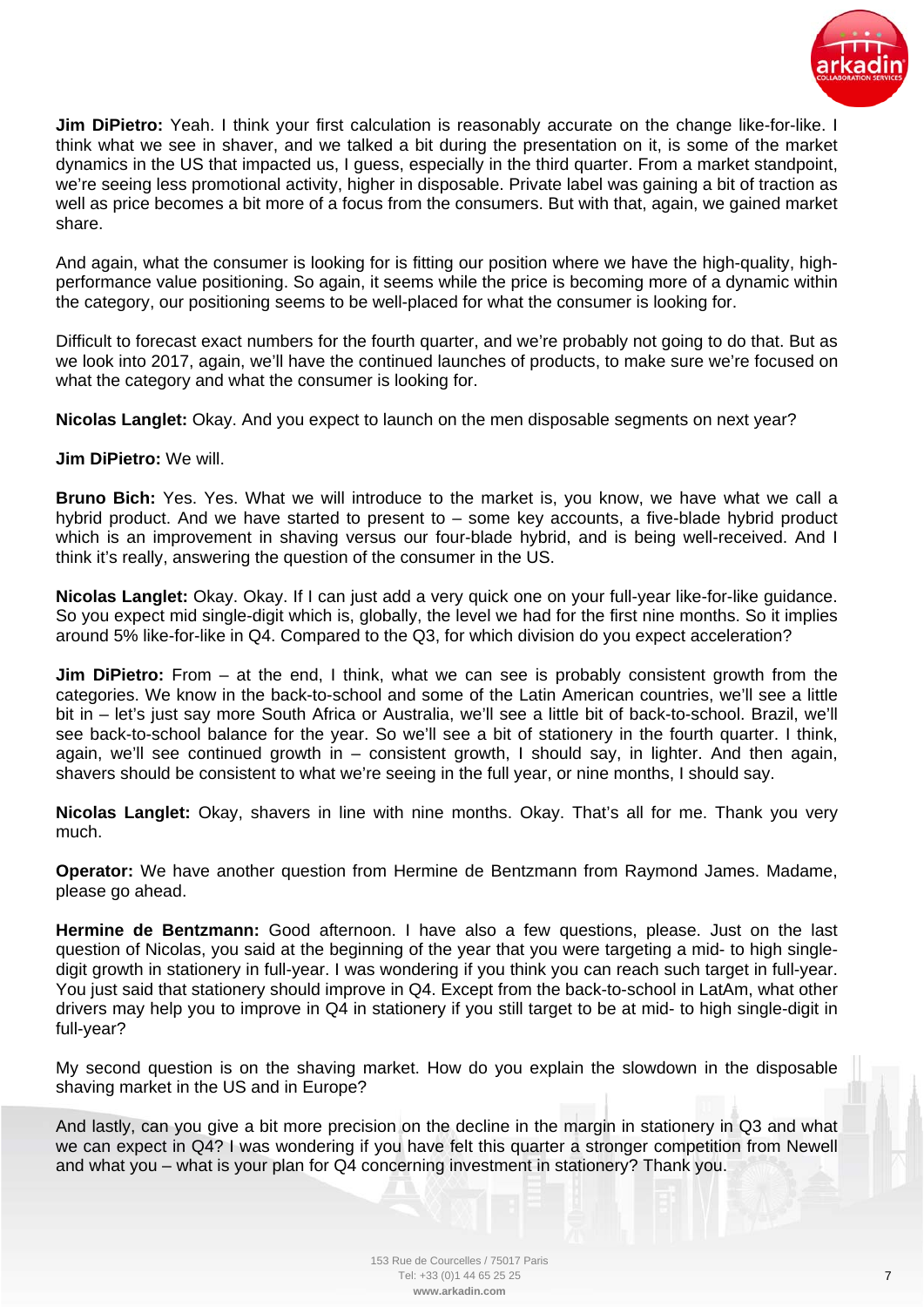

**Jim DiPietro:** In stationery, again, it's, you know, especially in the US, it's a competitive landscape. So the fourth quarter will be, again, a competitive landscape. Usually in the fourth quarter, in the US, North America, it's a little lower of, I would say, sales growth coming off of back-to-school. So we're not going to be looking at high growth in, I would say, North America in the fourth quarter. A lot of what we would anticipate is, again, coming in at Latin America and some of the other regions that are going through back-to-school for the balance of the year.

## **Hermine de Bentzmann:** Okay. And the question on the – on shavers?

**Bruno Bich:** Shaver market in the US is more turbulent; we are seeing many a year. Very often, we said, it's a very competitive market, and the form of competition today, I believe, changing substantially. What is the single most important. I believe, is that consumers really want value into shavers. And they have said for years that some of our competitor gave a very good shave but at a very, very high price.

So basically, we should not look at the top quality of Gillette, but you take a high end of system, we are approximately at \$4 a blade, at the retail price. So growth of the Dollar Shave Club and Harry's has been based on giving a good shave at \$2. What I think has happened in part is the people who were not willing to pay more the high price of Gillette started buying disposable over the last few years because the quality of disposable has vastly improved mainly due to our research and development.

But now, with the advent of the strong implementation of eCommerce to those two accounts, some people for, I guess, image reason, personal image reasons, said, 'Hey, you know, if I can buy a system for \$2 versus \$4 like I had before, and around \$2 for a disposable,' then I think they have taken some market back with the disposable. But it's very hard to get all the documentation right now because there are so many things happening at the same time. So that, I think, is part of it.

The second part is that you have, as Jim said, the increase in the private label, and the activity of Walmart which has gone to EDLP, every day low price, and which, as you know, has switched from the Wilkinson brand to the private label, basically, Equate. And that also has – that has had an impact.

And then came the price decrease of our largest competitor in the spring of this year, which has resulted in lowering pricing into the shaver category. So you have those three things happening at the same time.

**Hermine de Bentzmann:** Okay. But you said that in Q3, you suffered from lower promotion. So do you expect to make more promotion in Q4 to improve your sales here?

**Jim DiPietro:** Yeah, the promotional comment is not just with us, but it's across the whole category. So it impacts us, but it's dynamic across the whole category with the promotional activities and opportunities were less this year than they were a year ago.

**Hermine de Bentzmann:** Okay. And my last question on the stationery margin?

**Jim DiPietro:** Yeah, can you repeat that, please?

**Hermine de Bentzmann:** Just to have a bit more colour and details about the strong decline you had in Q3 for stationery margin and what can we expect for Q4?

**Jim DiPietro:** Yeah. In the third quarter, stationery, we had, obviously, you know, a significant decline versus a year ago. Cost of production was favourable, but what we see here is, again, the investments – brand support investments primarily impacting us in the third quarter, which, again, makes sense because of the investments related to back-to-school in Europe and the US. And those investments would be the third quarter where some of the sales, again, remember, would be over the back-to-school period which crosses both the second and third quarter.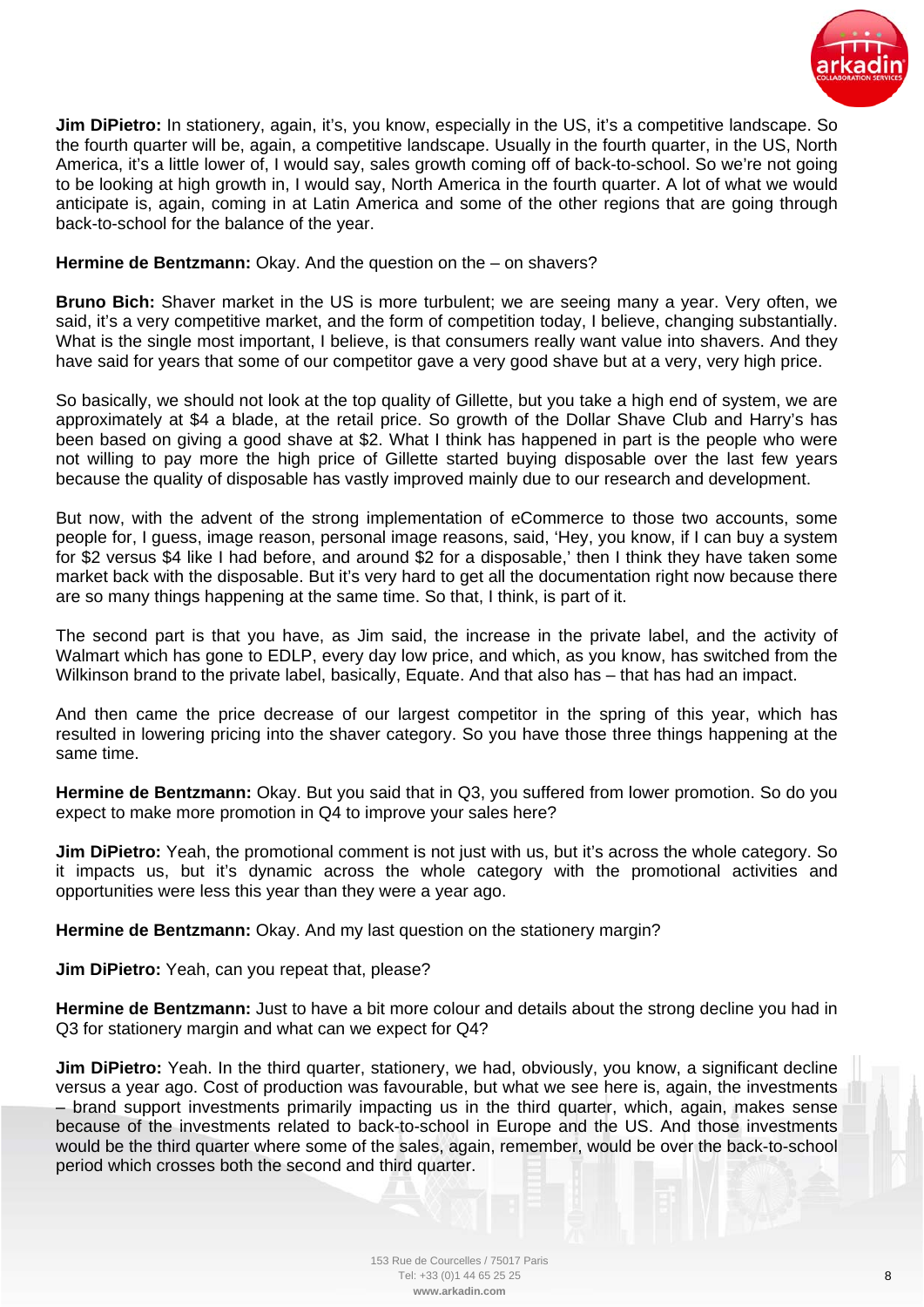

So again, in this third quarter, cost of production was favourable, but really being offset by the brand support investments that were planned coming into the year. But again, with the timing of back-toschool crossing over two quarters, second and third, it had a bigger margin impact, obviously, in the third quarter.

## **Hermine de Bentzmann:** Okay. Thank you.

**Jim DiPietro:** You're welcome.

**Operator:** Yes, we have one question from Steve Levy from Natixis. Sir, please go ahead.

**Steve Levy:** Yes, good afternoon, everyone. I just wanted to come back on the stationery division. And if you can give us a bit more colour, but what country disappointed in this performance the most, be it Europe, we have seen a good back-to-school in France and the UK, high single-digit growth and so on and so. I just wanted to see whether – what country has disappointed compared to your own business plan?

In lighters, can you give us a bit – a split between the volume and price for the – and at least an indication for the third quarter?

And just a question on the number of treasury share in the third quarter, did you sell some stock during the third quarter or not? Thank you.

**Jim DiPietro:** Okay. The – just going back Steve, your question on stationery was related specific to the third quarter?

**Steve Levy:** Yes, yes. The third quarter in terms of topline growth, basically.

**Jim DiPietro:** Yeah. And again, in the third quarter for sales in stationery, I think, you know, North America was the one that was the lowest growth. And part of that, if you go back to the second quarter, where in the second quarter, stationery, North America had more single-digit growth. So some of that, again, is back-to-school.

The thing in the US is, again, the timing of the shipments was a little bit more second quarter than it was third. Over the entire back-to-school in North America, we, in essence, were a little bit better than the market. So again, it's difficult, with back-to-school crossing, again, over second and third quarter. But over the back-to-school period, the US business grew in line with the US stationery market, actually a little bit better, as I said. So again, it's just trying to marry up some of the shipments, and then ultimately, on the margin discussion we just had some of the investments of that happening a little bit later as well.

## **Steve Levy:** Okay.

**Jim DiPietro:** Okay. On lighter, most of what we're seeing is really volume. There's probably maybe a mix impact there as value-added, especially in the US, so there's probably some mix benefit. But at the end, there's little pure price increase outside of maybe in Latin America, where we've had some inflationary price increases to offset some of the devaluation issues.

**Steve Levy:** Okay. And on the – on the treasury share?

**Jim DiPietro:** The what? We didn't sell any shares.

**Steve Levy:** Okay.

**Jim DiPietro:** Yeah.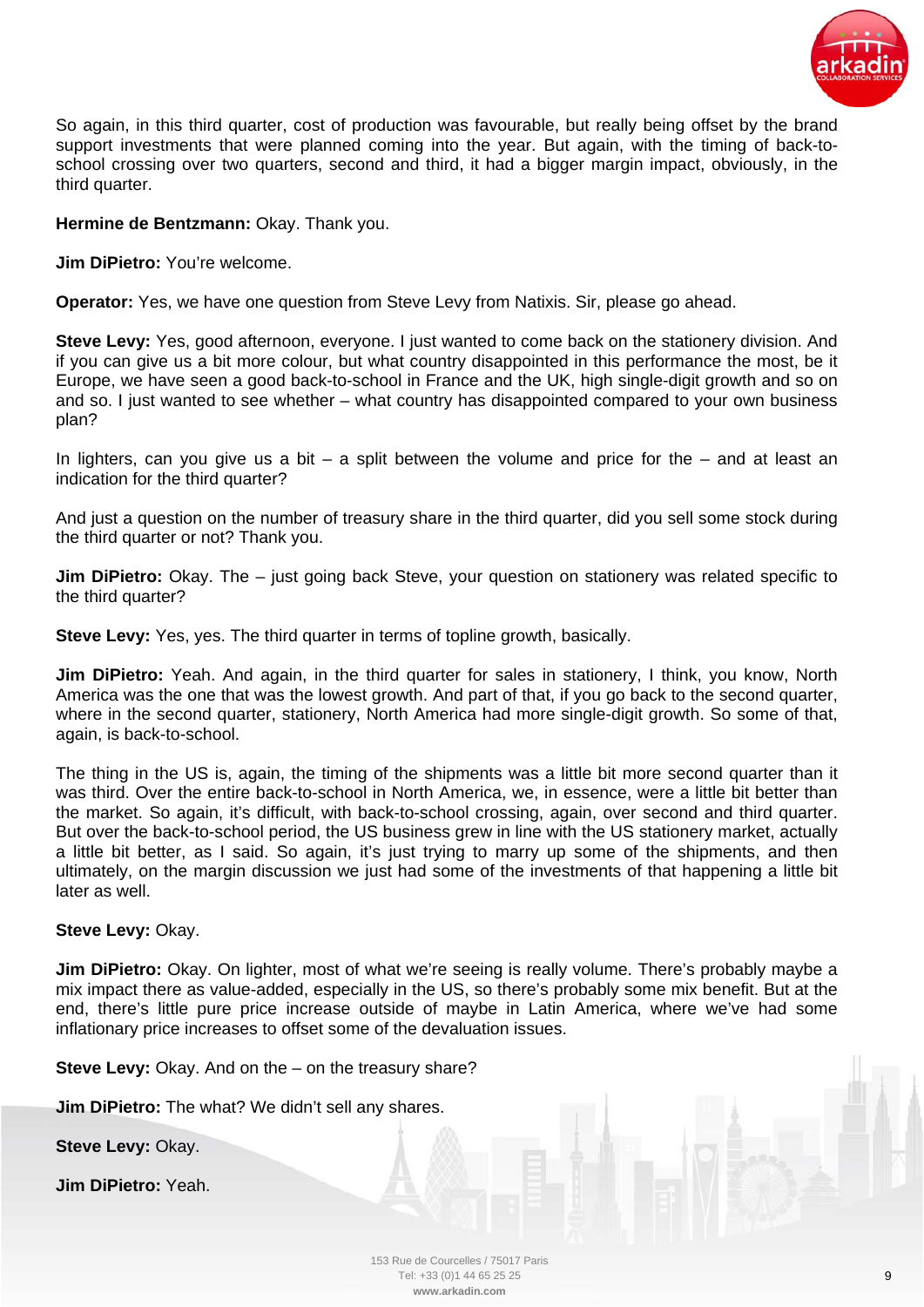

**Steve Levy:** Thank you.

**Jim DiPietro:** Okay.

**Operator:** We have another question from Nicolas Langlet from UBS. Sir, please go ahead.

**Nicolas Langlet:** Yes, hello again. I've got a few additional questions. The first one on the finance revenues in Q3. Can you give us the impact of edging instrument and evaluation and net FX difference in Q3 2016? I think in H1 it was – the cumulated was €7 million. If you show a figure for Q3, it would be nice.

Second question, for BIC Graphic, are you able to quantify the impact of the early Canada shipment in Q3 2016 on sales?

And the third question is on shavers. So we talk a lot about all the online subscription model with DSC, Harry's, Gillette Shave Club, etc., and I think at the beginning of the year, we spoke about it during the full-year presentation, and you said that you were working on something. Is it still the case? And could you – are you looking to launch your own subscription platform growth or what? Thank you.

**Jim DiPietro:** So let me start on the finance revenue. In the third quarter, it was obviously less significant than it has been year-to-date. So when the finance – again, it's mostly the FX revaluation in the third quarter. But in the third quarter of this year, it was closer to neutral where, again, in 2015 it was favourable. Again, remembering the timing of some of the strength of the US dollar. So this year, more neutral, and it was more of a comparison versus 2015 in the third quarter where it's favourable.

**Nicolas Langlet:** Okay. So meaning that for H2, you don't expect a significant impact from those two lines?

**Jim DiPietro:** It is extremely difficult to try to forecast with the volatility of FX rates. So if you want to give me the FX rates, I'll do the calculation for you.

**Nicolas Langlet:** Okay.

**Jim DiPietro:** The next question, I think, was on calendar?

**Nicolas Langlet:** Yeah. Yeah.

**Jim DiPietro:** So if we look at Graphic in the third quarter, where we can see that the sales growth was 8.2%, we adjust for the calendar business, basically assume that what we have realised in the early shipments this year would have been in the fourth quarter. That 8.2% growth would have been closer to 6.3%.

**Nicolas Langlet:** Okay. For Q3?

**Jim DiPietro:** Q3.

**Nicolas Langlet:** Okay. Okay. And the last question on the shaver subscription platform?

**Bruno Bich:** I don't remember making a comment on that subject at the full-year review meeting.

**Nicolas Langlet:** Well, I don't have the transcript, but I think we had some comment about it, yes. Oh, I mean, the question would be, do you consider developing a model like DSC, Harry's or Gillette Shave Club?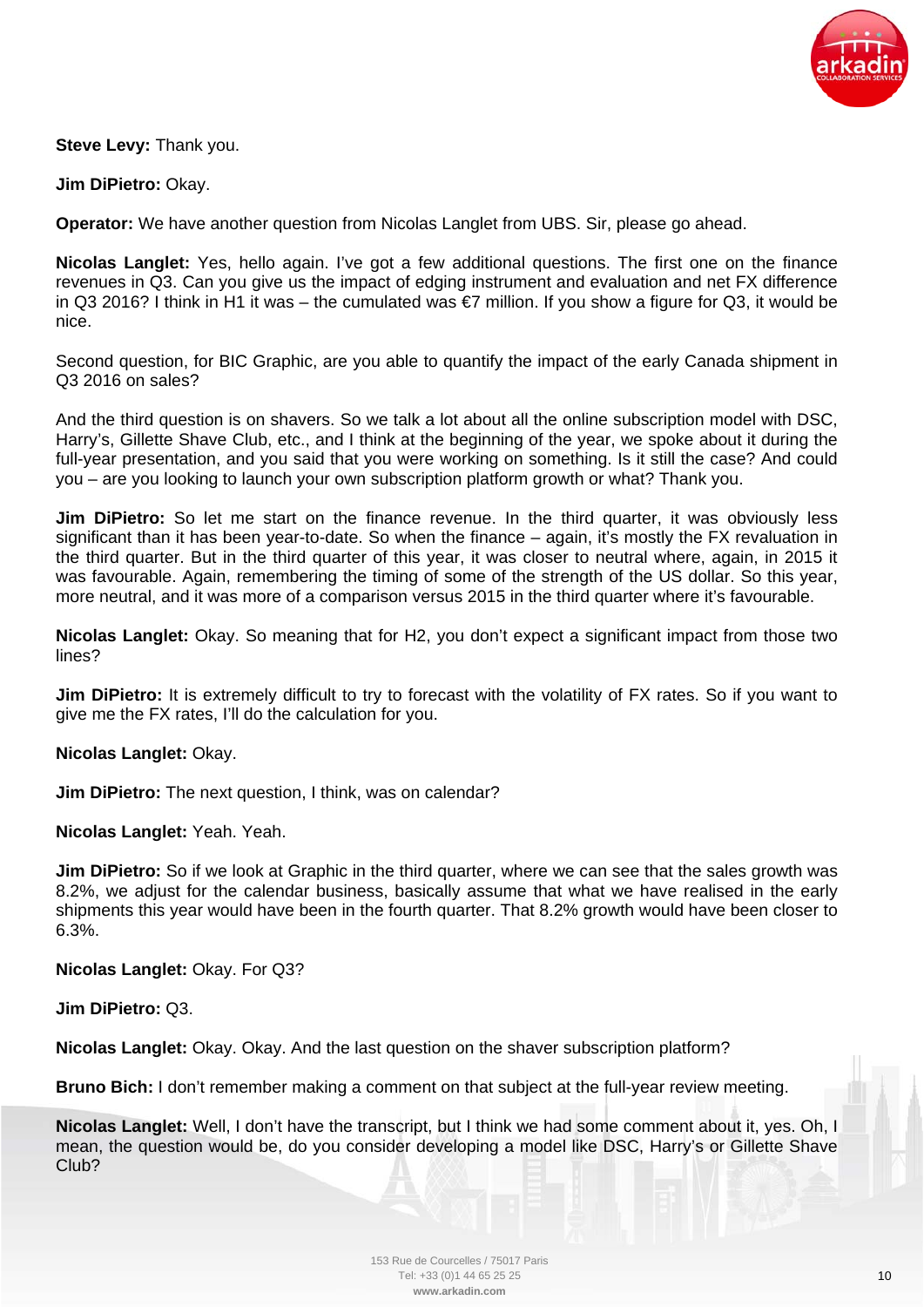

**Bruno Bich:** We are fighting with people who are much bigger than we are and we have been successful by, I think, understanding the consumer very well and handling the distribution and the 360 marketing correctly. But, you know, there are things that we think about and that we work on, but frankly, based on the competitive market, we would not announce things in advance, you know, of things that are major to give them an edge as to what is our next plans.

**Nicolas Langlet:** Of course. Okay. Okay, thank you. Yeah. So I've got just one additional. On Eastern Europe – you talk more and more about Eastern Europe. Can you tell us what – as a percentage of sales – it represents on a full-year basis now?

**Sophie Palliez:** Yeah. So on a nine-month basis total net sales from Eastern Europe is less than 5%.

**Jim DiPietro:** Nicolas, I'm sorry. Let me just go back. Nicolas, on your Graphic calendar question, let me just go back to be clear. The percentage reference we gave you was on normalised IFO. So if we go back to sales, the sales growth if we adjust for the calendars would be flat. Normalised IFO would go from 8.2% to 6.3%.

**Operator:** We have another question from Marie-Line Fort from Societe Generale. Madame, please go ahead.

**Marie-Line Fort:** I have two questions. The first one is on Cello. Could you abate the last nine months figures for Cello? And also, the outlook of 2017?

And the second question is for lighters. You mentioned in the press release that you reported very good performance in Germany and Australia, which are not a new market for you. So what is behind this strong performance, and is it extrapolable over the next months?

**Jim DiPietro:** Cello – let me address the Cello question. For nine months, Cello domestic sales were up roughly 1 percentage point. What we had seen, while we started out the year pretty good, the third quarter was soft. Again, with some of the competitive nature of that market, especially in the pricing segment, impacted not only us but the category in the beginning of the third quarter in July and August, with a little bit of a bounce-back in September. So the third quarter was soft, bringing the full year – nine-month year-to-date number down to about 1% growth, while we started off the year a bit stronger than that. So again, we would hope to see a bit of a rebound from the third quarter as we move into the balance of this year.

**Marie-Line Fort:** Okay. Thank you.

**Operator:** We have another question from Hermine de Bentzmann from Raymond James. Madame, please go ahead.

**Hermine de Bentzmann:** Thank you for taking another question. It's a very quick one. As you mentioned in your press release, a quick comment on PolyFlame. I wanted to know if you expect any impact on the decision of the conversation concerning PolyFlame issue on your lighters business?

**Bruno Bich:** Well, I think it's a very interesting decision because we have been, for years and even decades, saying that Asian lighters don't meet international safety standards, having come into Europe. And they have been selling these products that don't meet the requirement, claiming that they do. So I think it's important.

So I think it will have a positive impact. It's one of those things that takes time to build on, so we're – back to the question of Germany and Austria, you saw our overall sales in Europe are very strong versus what's happening in FMCG. And I think it's because we are good and – in selling. We have increased brand support in Europe and some of the competitors are slowing down.